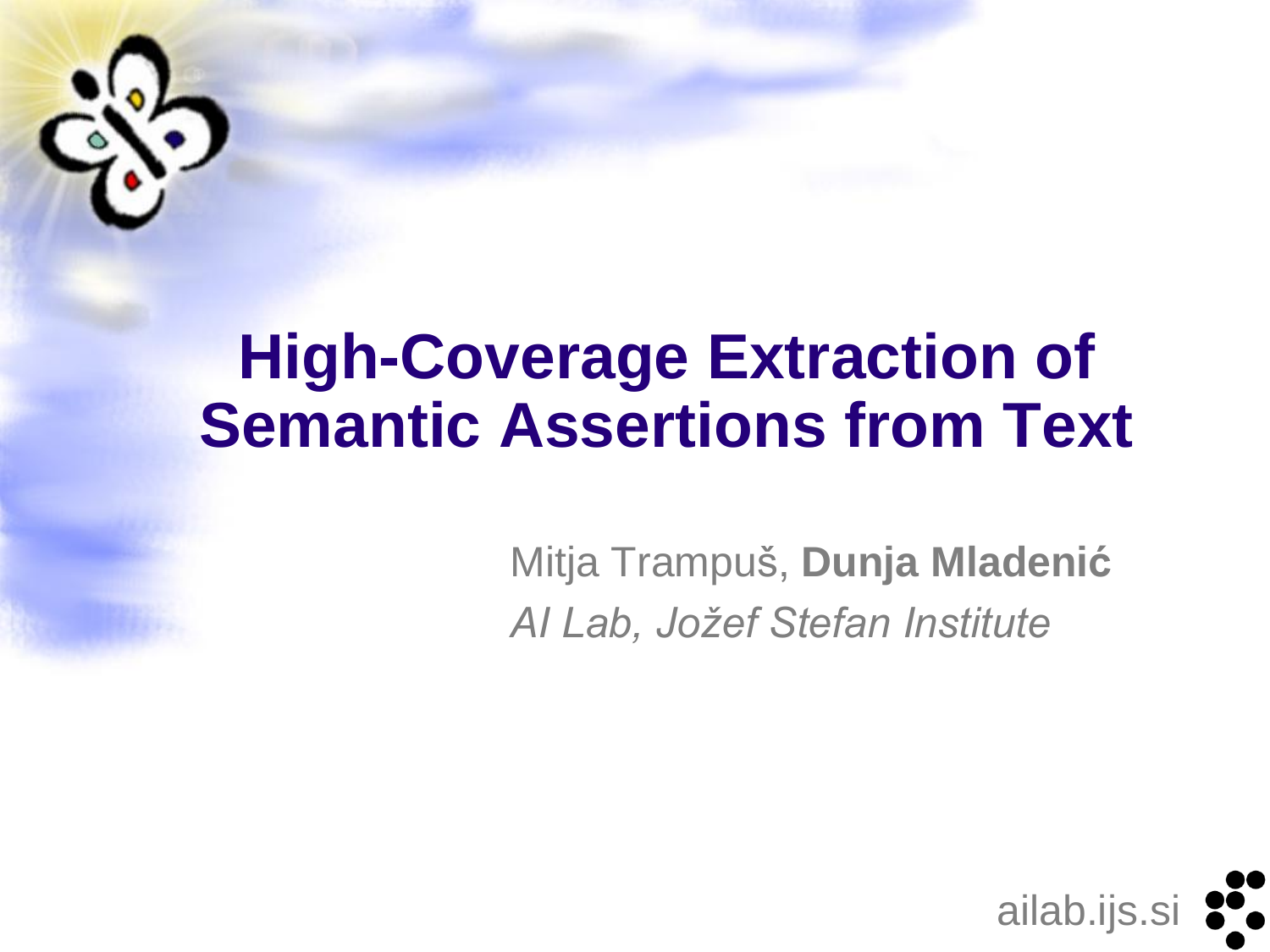# **The Task**

- Input: unstructured text
- Output: semantic assertions made in the text
- Simplification: extract only the simplest / most salient assertions

### **Example:**

"John rode a bike to work yesterday."  $\rightarrow$ ride(John, B), isa(B, bike)

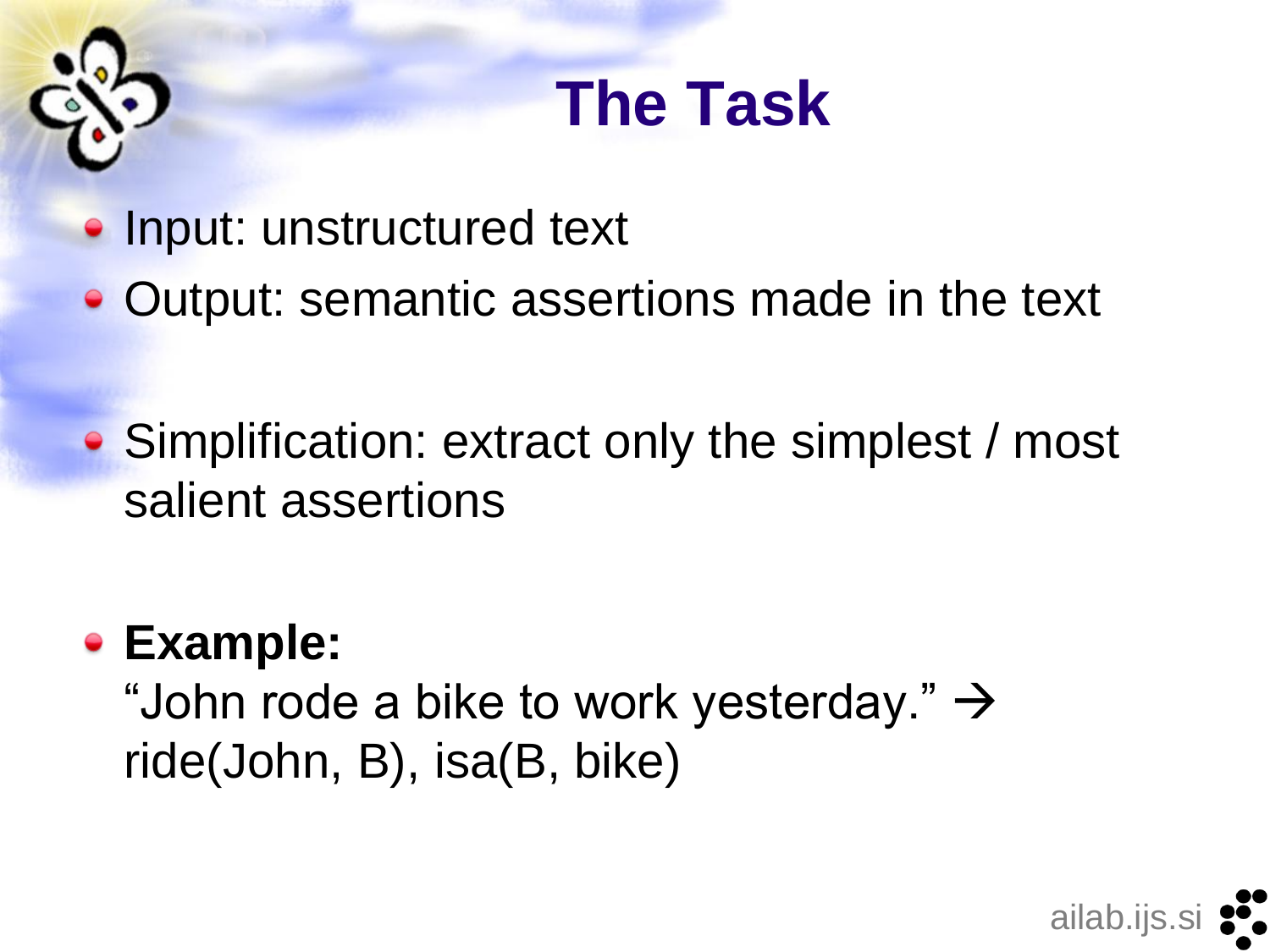This is a sad panda. The panda is sad because nobody knows how to extract most of the assertions while maintaining high accuracy.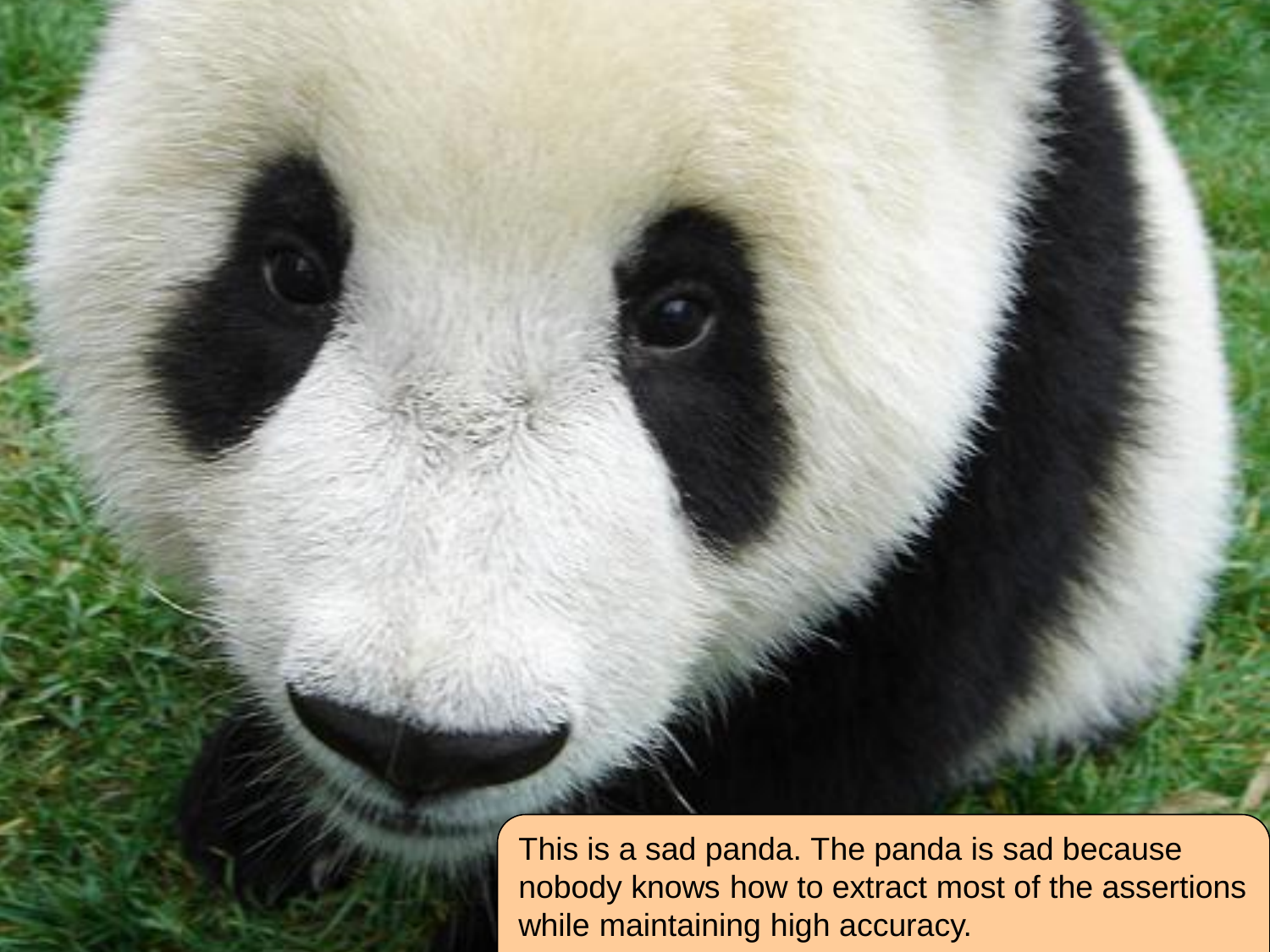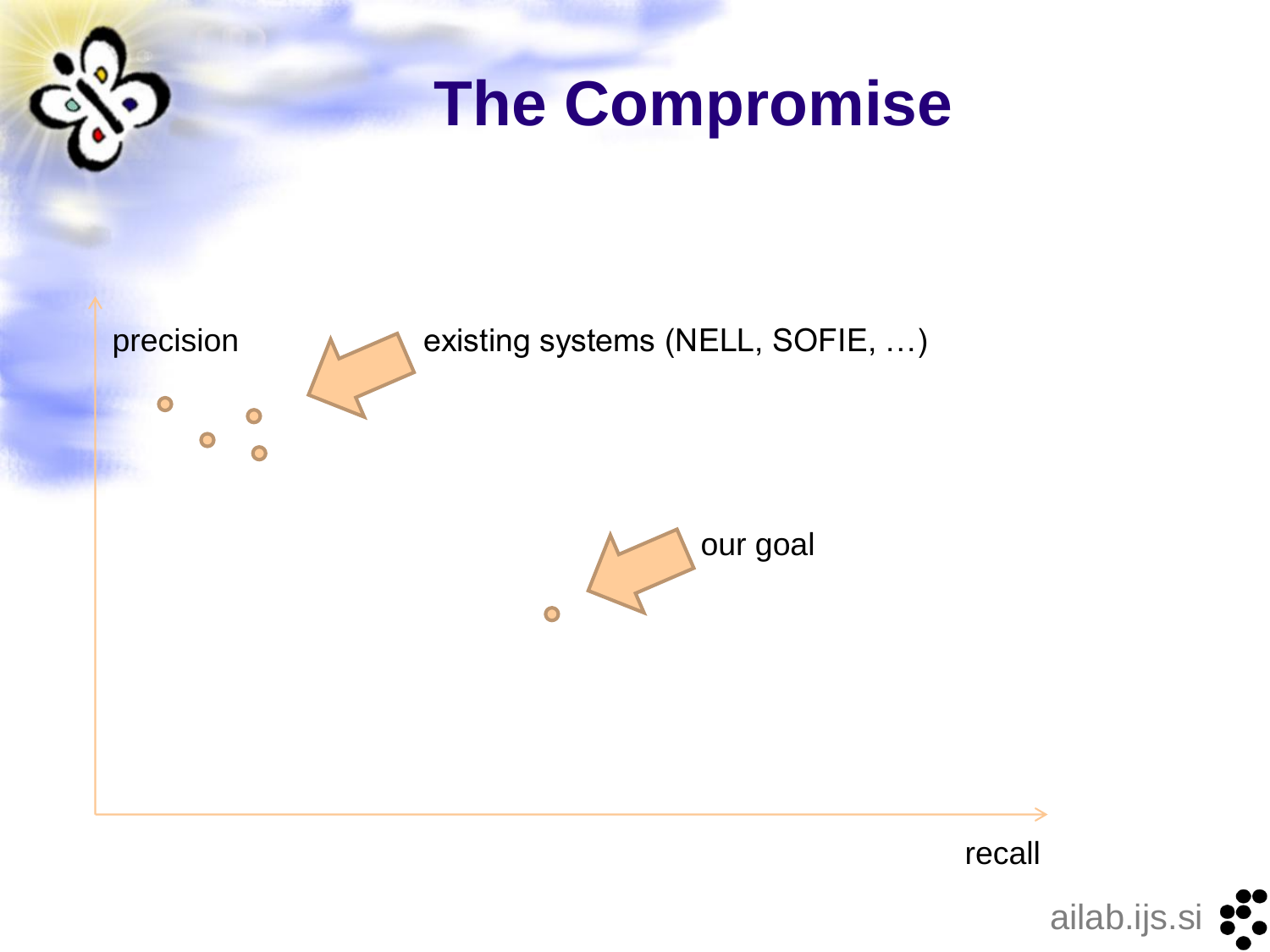

### **BACKGROUND KNOWLEDGE**  $(Yes / No ?)$

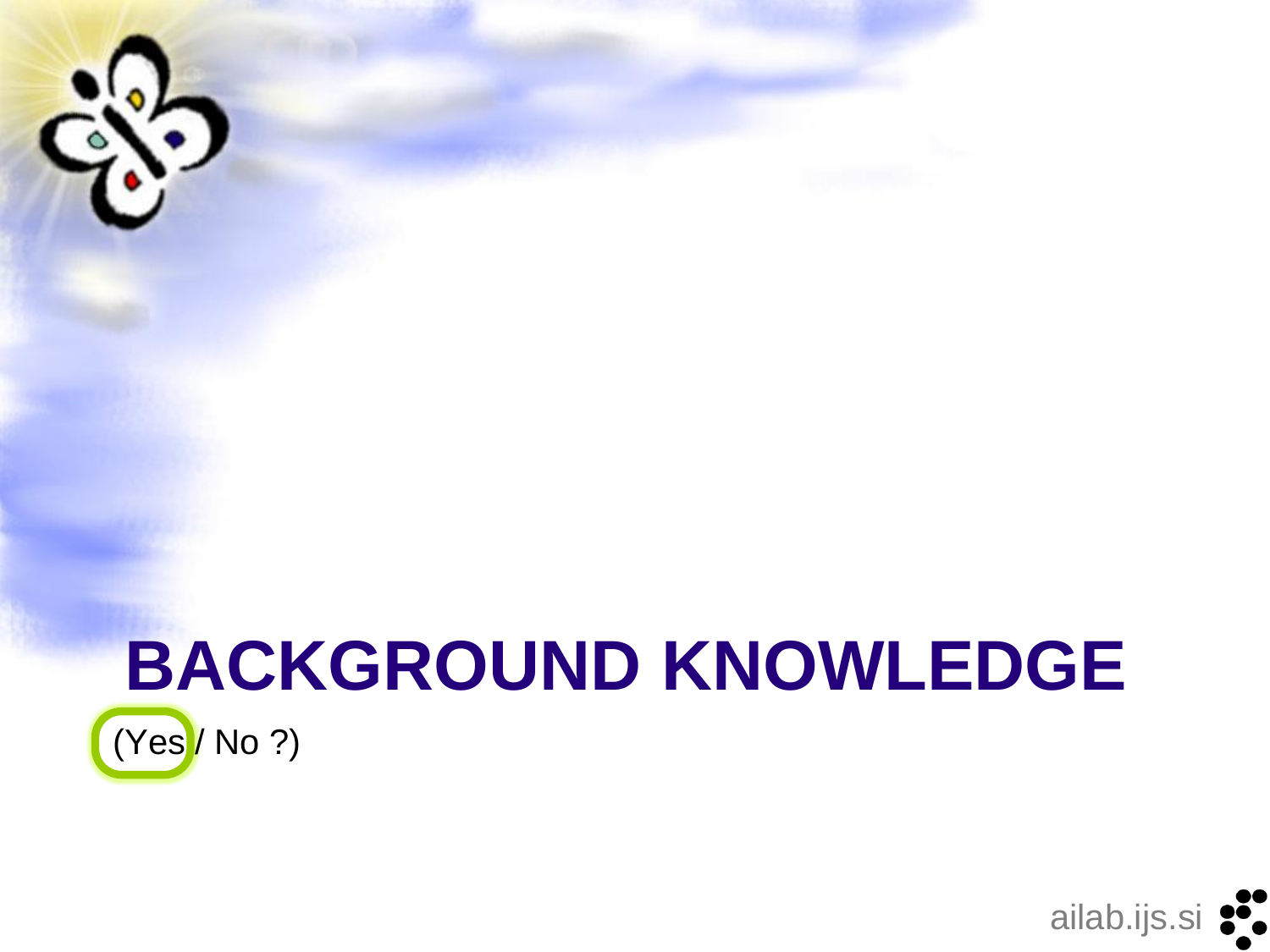

# **Ontology: CYC**

- A large general-purpose ontology
- Uses predicate logic in line with the *ride(John, B), isa(B, bike)* example
- **Problem: No training data** for expressing text in Cyc logic. Has a natural language component, but coverage is poor beyond single words

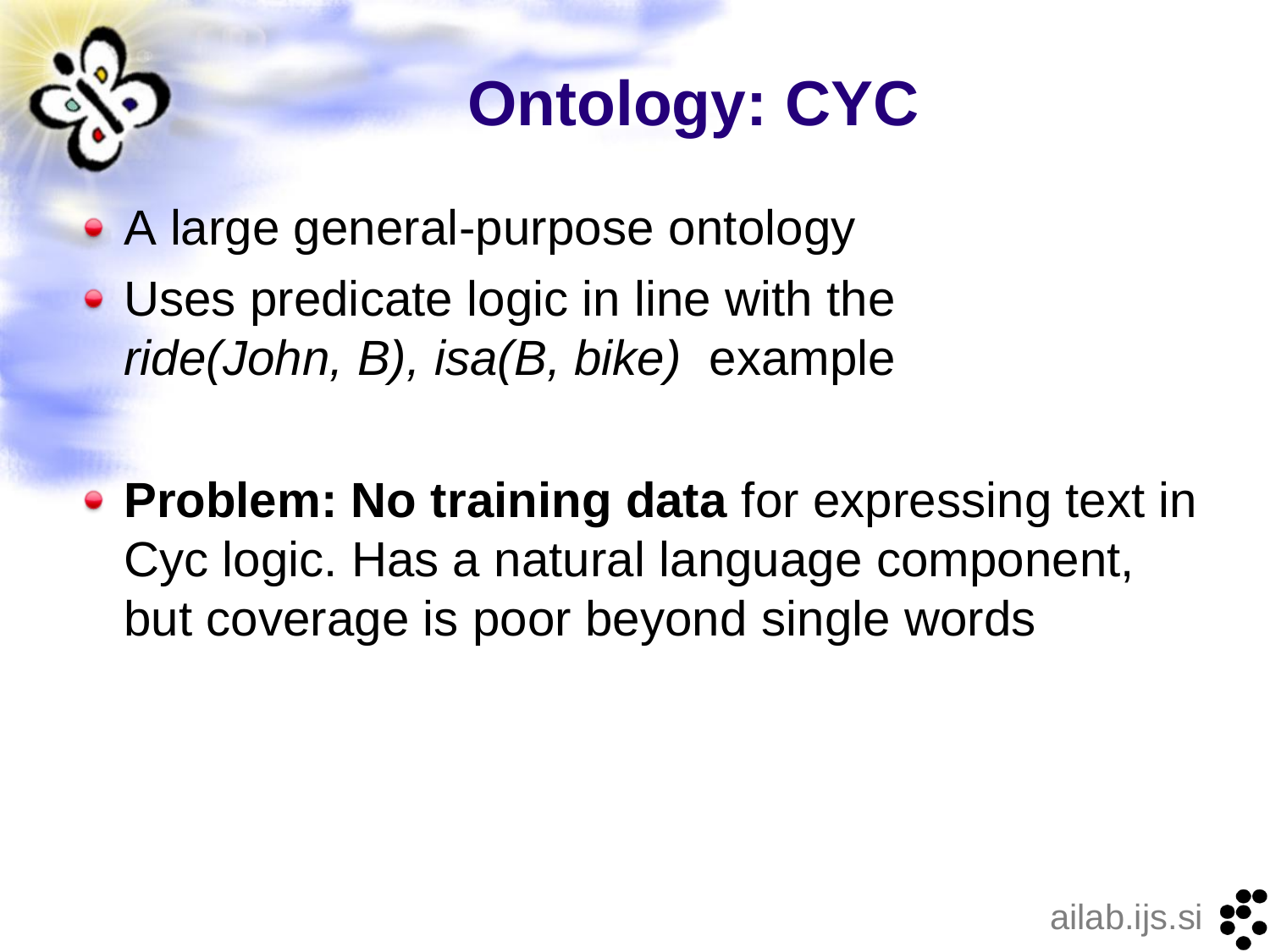

# **The Glue: FrameNet**

A database / shallow ontology of *semantic frames* and their *roles*. Example: *John rode a bike to work yesterday* **Frame: Movement** Mover Means *Mover Means Destination*

**Destination**  Speed Evoked by run, walk, drive, ride, stroll, …

- **Pro:** Has training data (sentences hand-tagged with frames and role fillers)
- **Con:** Ontology of frames and roles is too shallow and sparse for general-purpose stuff.

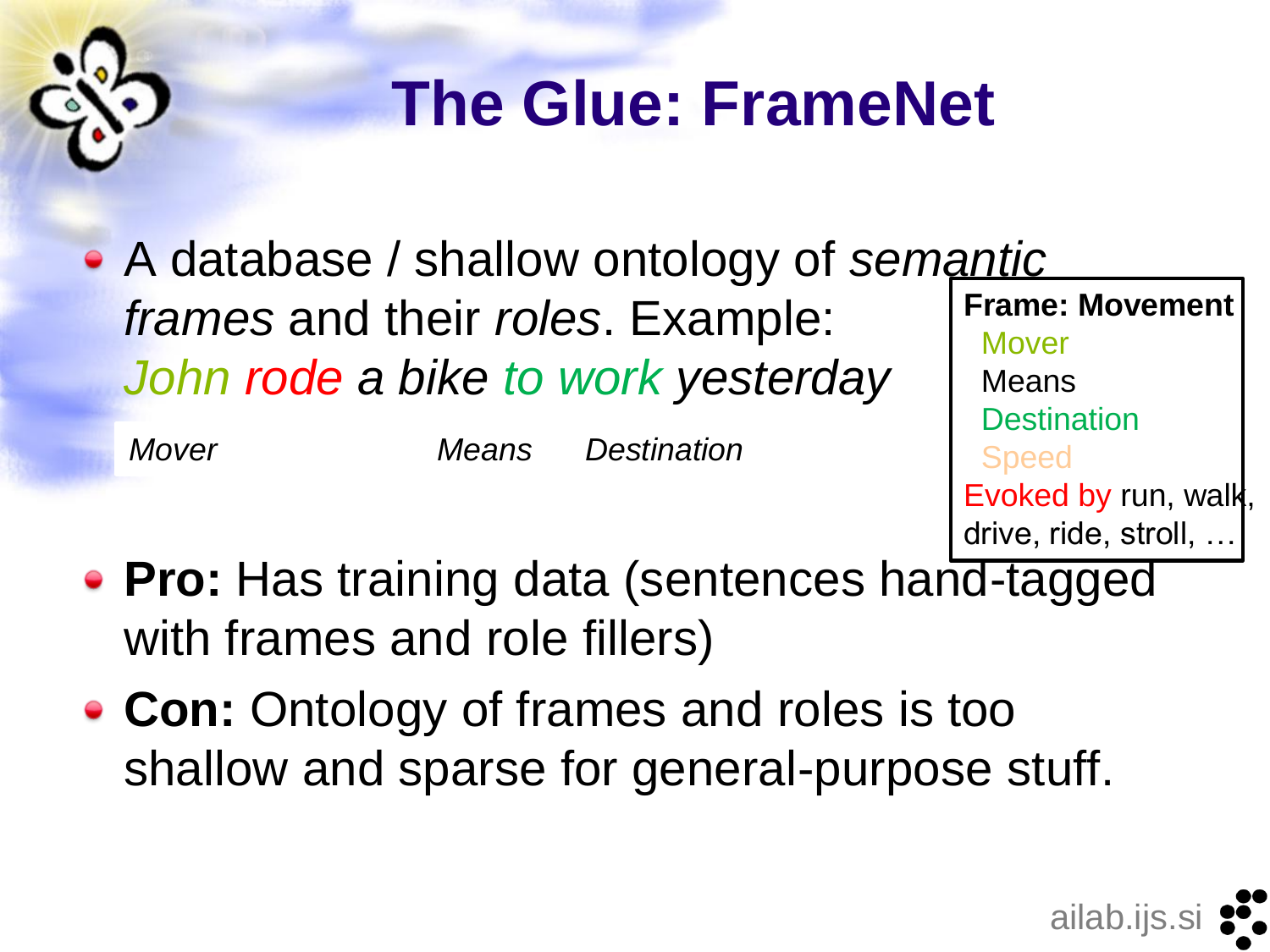

# **FrameNet and Cyc**

### **Idea: the best of both worlds** First annotate text with FrameNet (training data!), then map annotations to Cyc (rich ontology!)

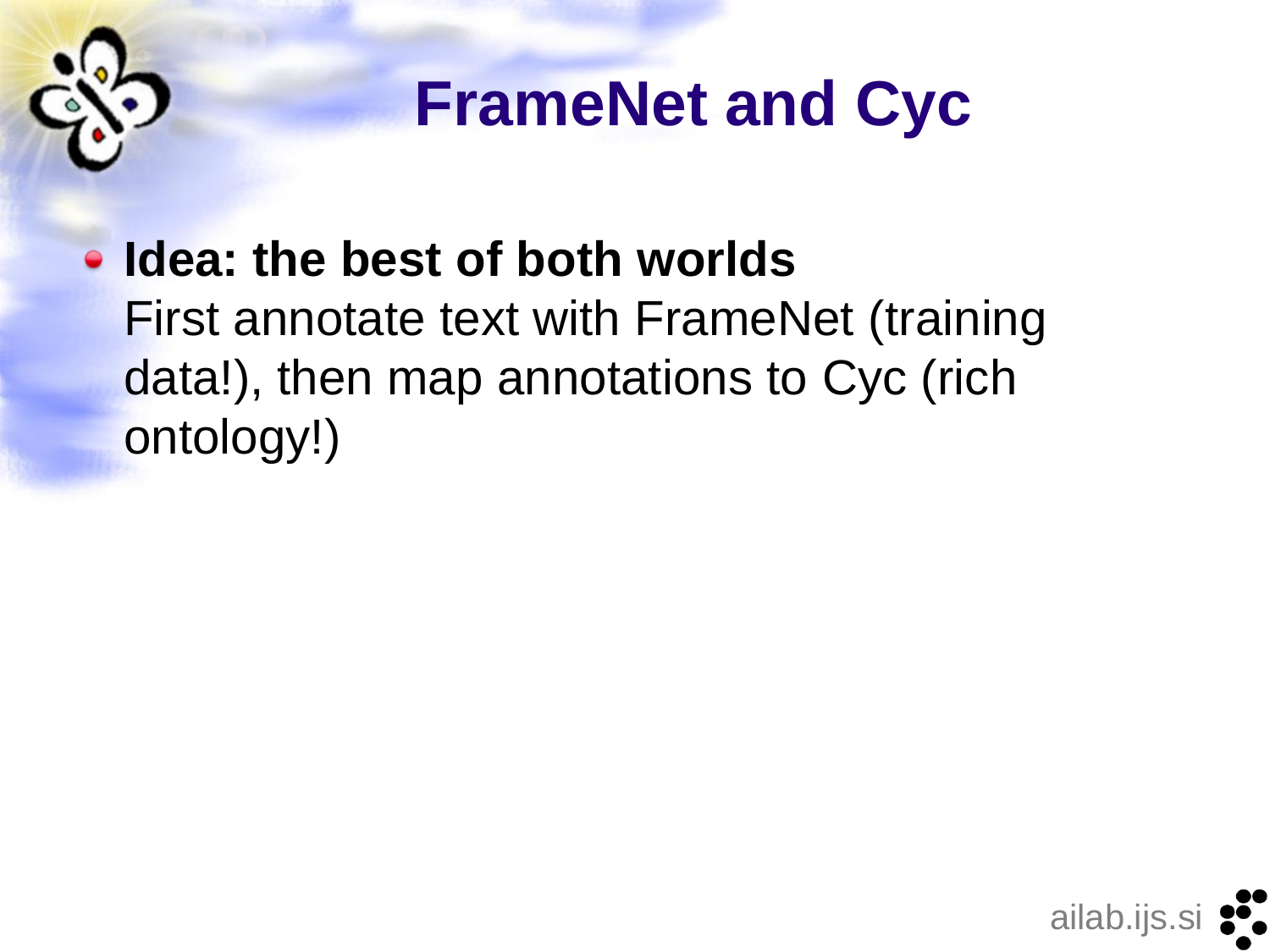

# **SEMANTIC ROLE LABELING (SRL)**

Annotating text with FrameNet frames and roles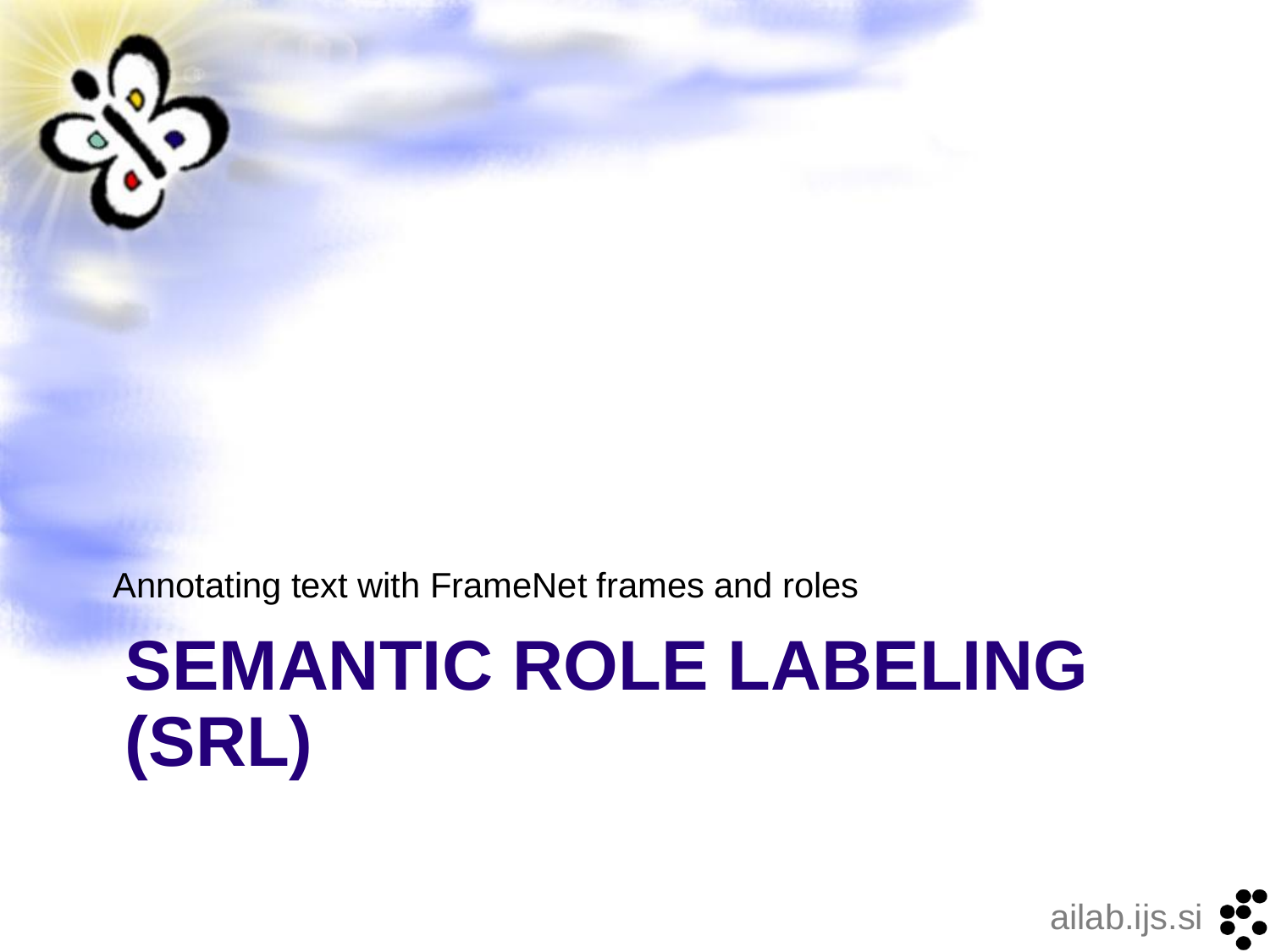# **SRL: Standard Breakdown into Tasks**

- **Find which frames appear in a sentence** 
	- Right now: naïve, recall-oriented: if a sentence contains a word W that could evoke a frame F, assume F appears in the sentence
- Detect role boundaries (= identify phrases that fill a role)
- Classify roles (= decide *which* roles they fill)

The last two steps are often done together; we follow this approach as well

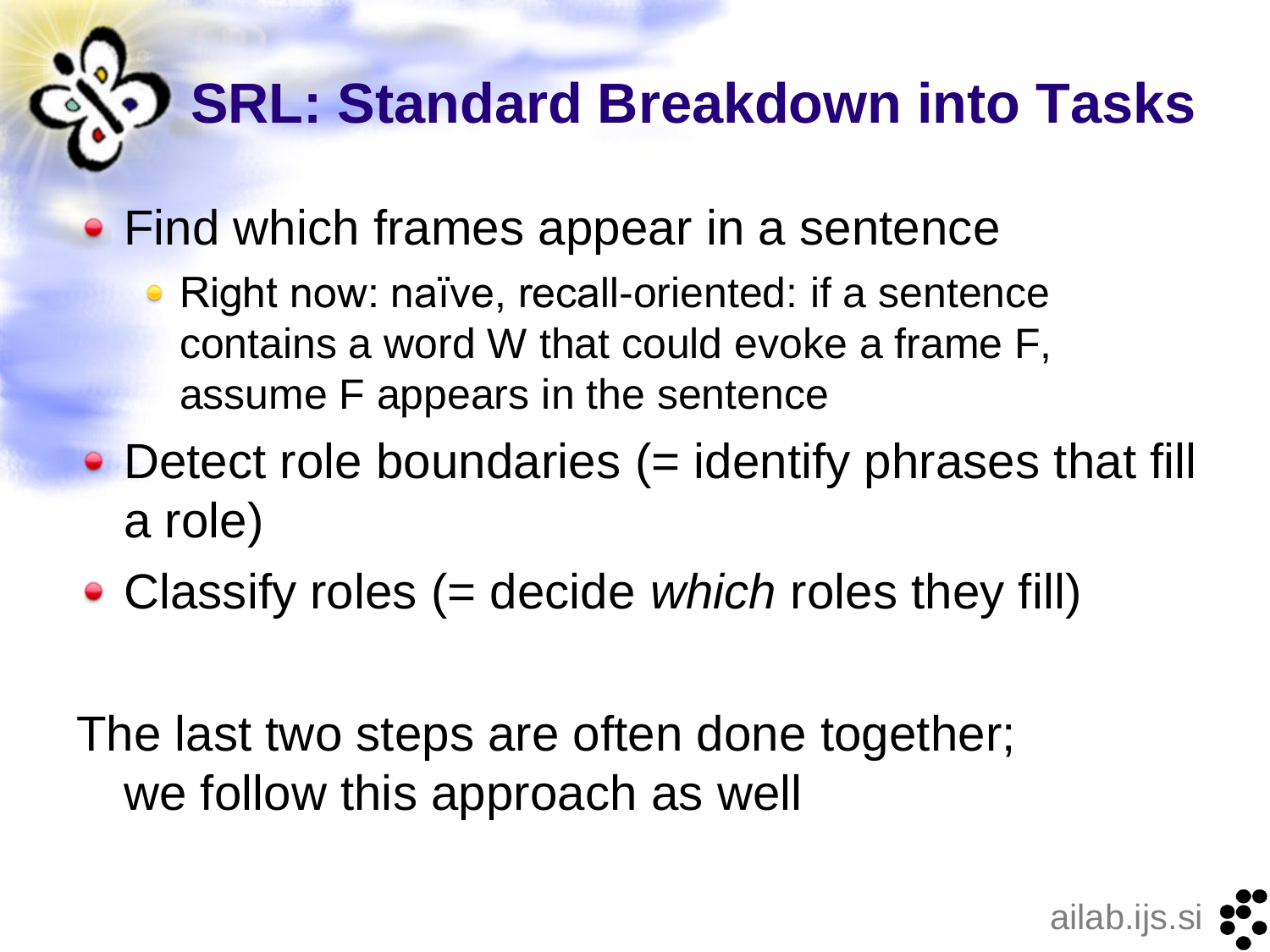

### **SRL: Role Detection and Classification**

### **Text**

Charniak parser

Parse trees

For every tree node: feature extraction

Features

Model

(classical supervised learning; SVM)

### **Feature examples:**

- lemma of frameevoking word
- Penn Treebank tag of node
- parent node's tag
- passive/active voice of sentence.
- POS tag of node's head word.

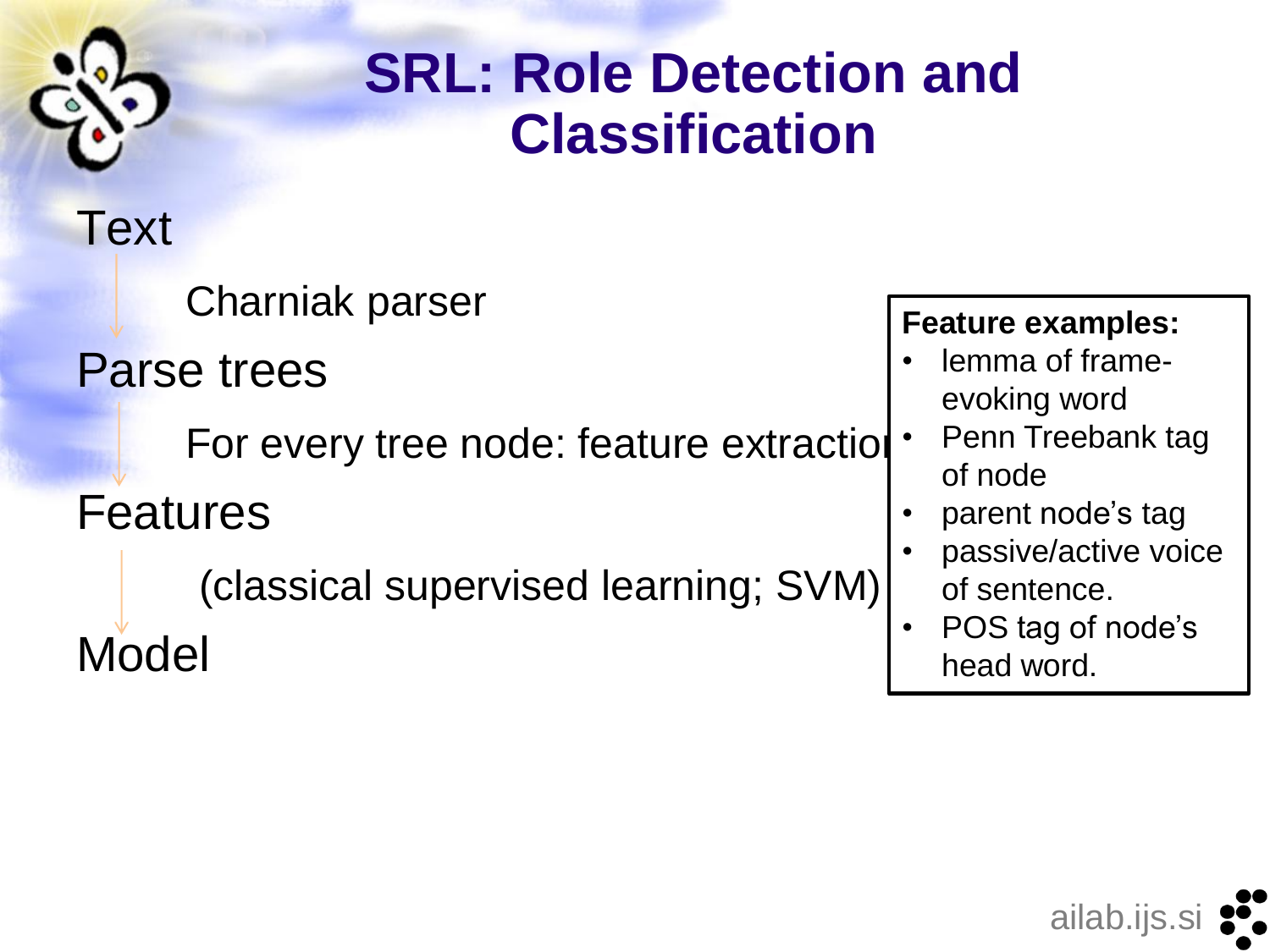# **MAPPING: FRAMENET > CYC**

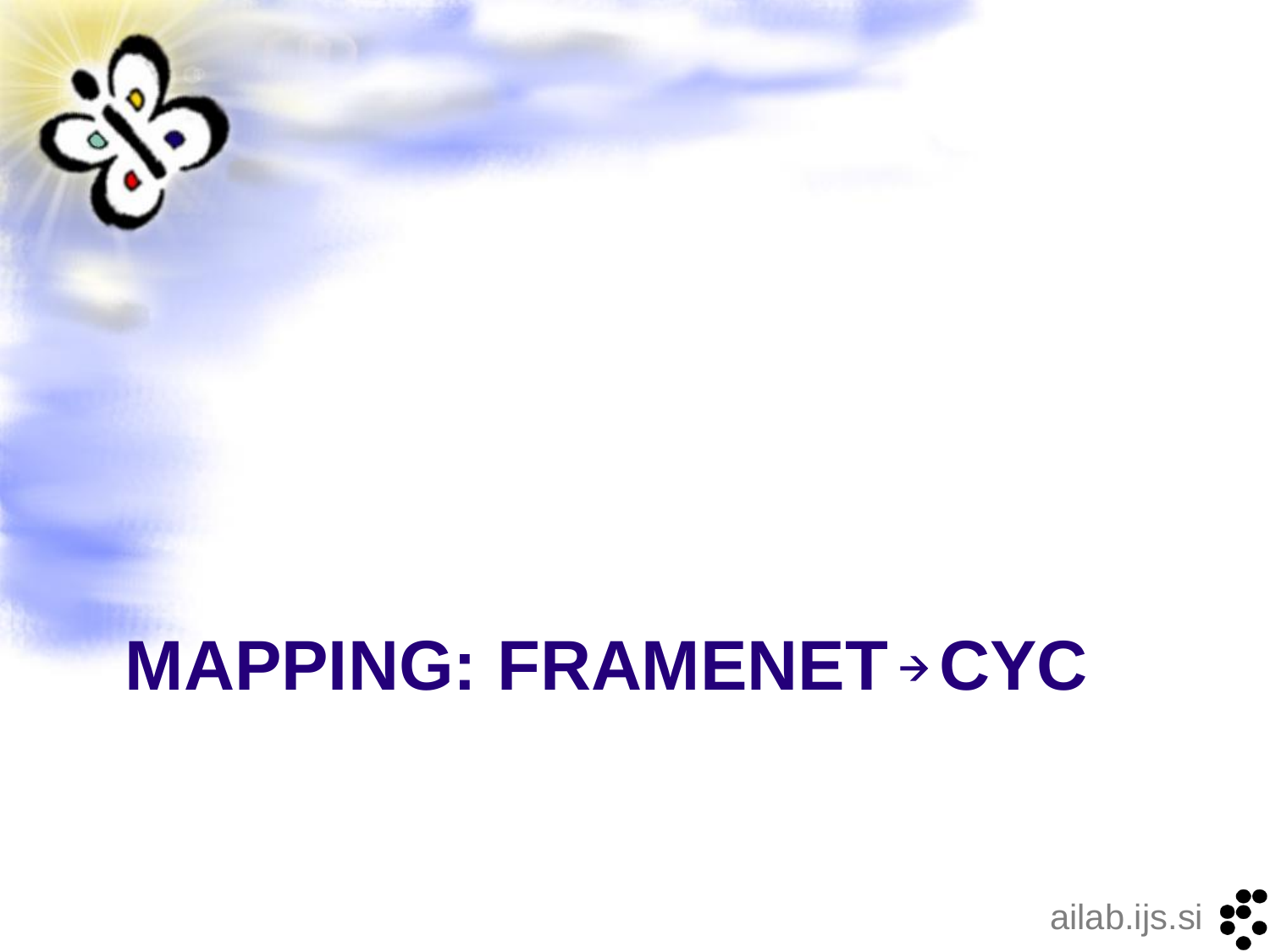# **Mapping Frames**

- cca 600 "interesting" frames
	- action-related ones that map to Cyc nicely
- the mapping was done in a semi-supervised manner
	- use Cyc natural language components to identify possible matches for a frame (based on its frameevoking words)

ailab.ijs.si

• choose the best candidate by hand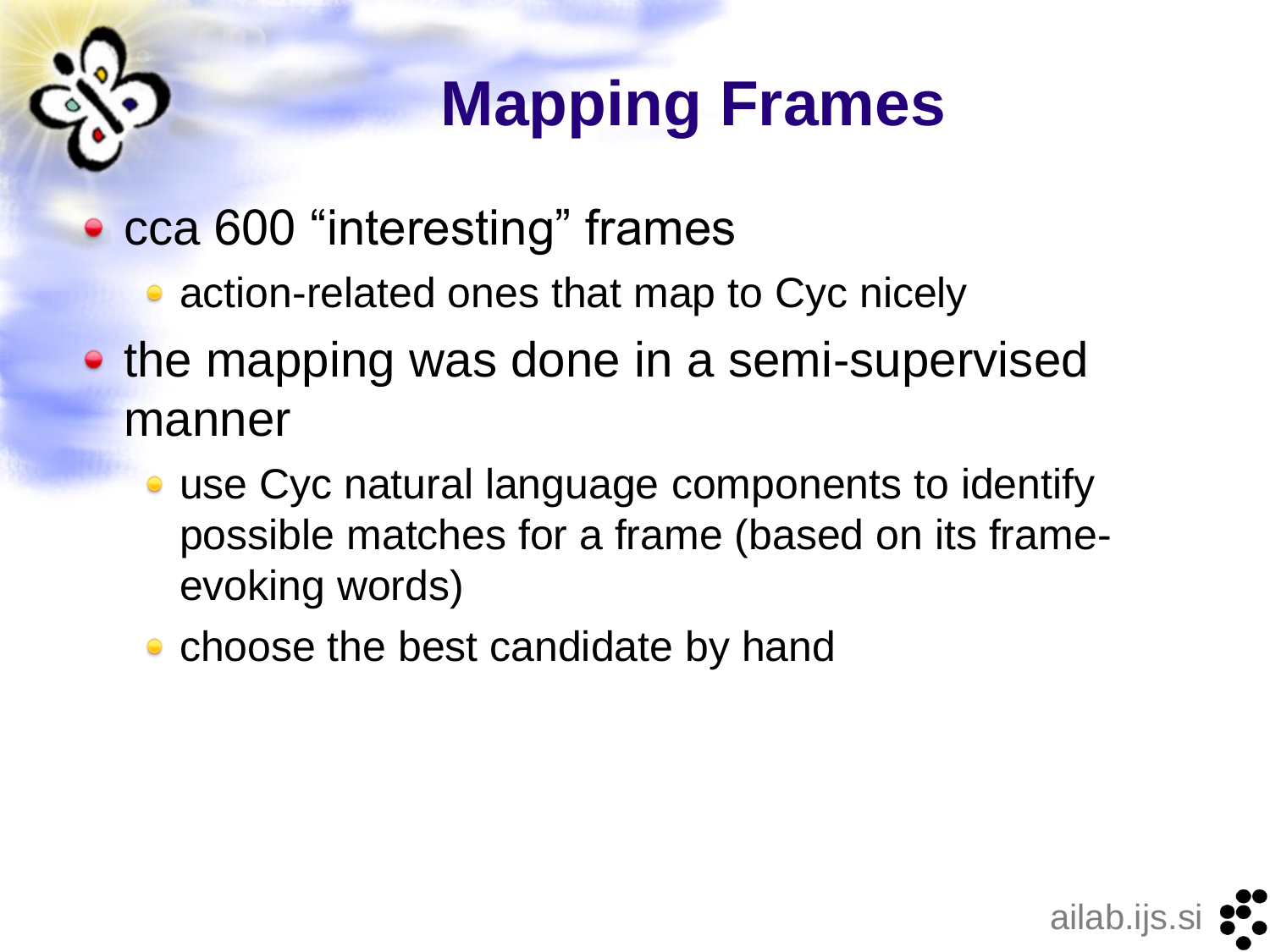

# **Mapping Roles**

- Each frame has 5-10 roles, so several roles to map – too much work for doing it by hand
- The mapping is done automatically, by computing similarity between FrameNet roles and Cyc roles.
	- Similarity measure based on BOW of roles' descriptions and on their prevalent usage (subject or object or neither)

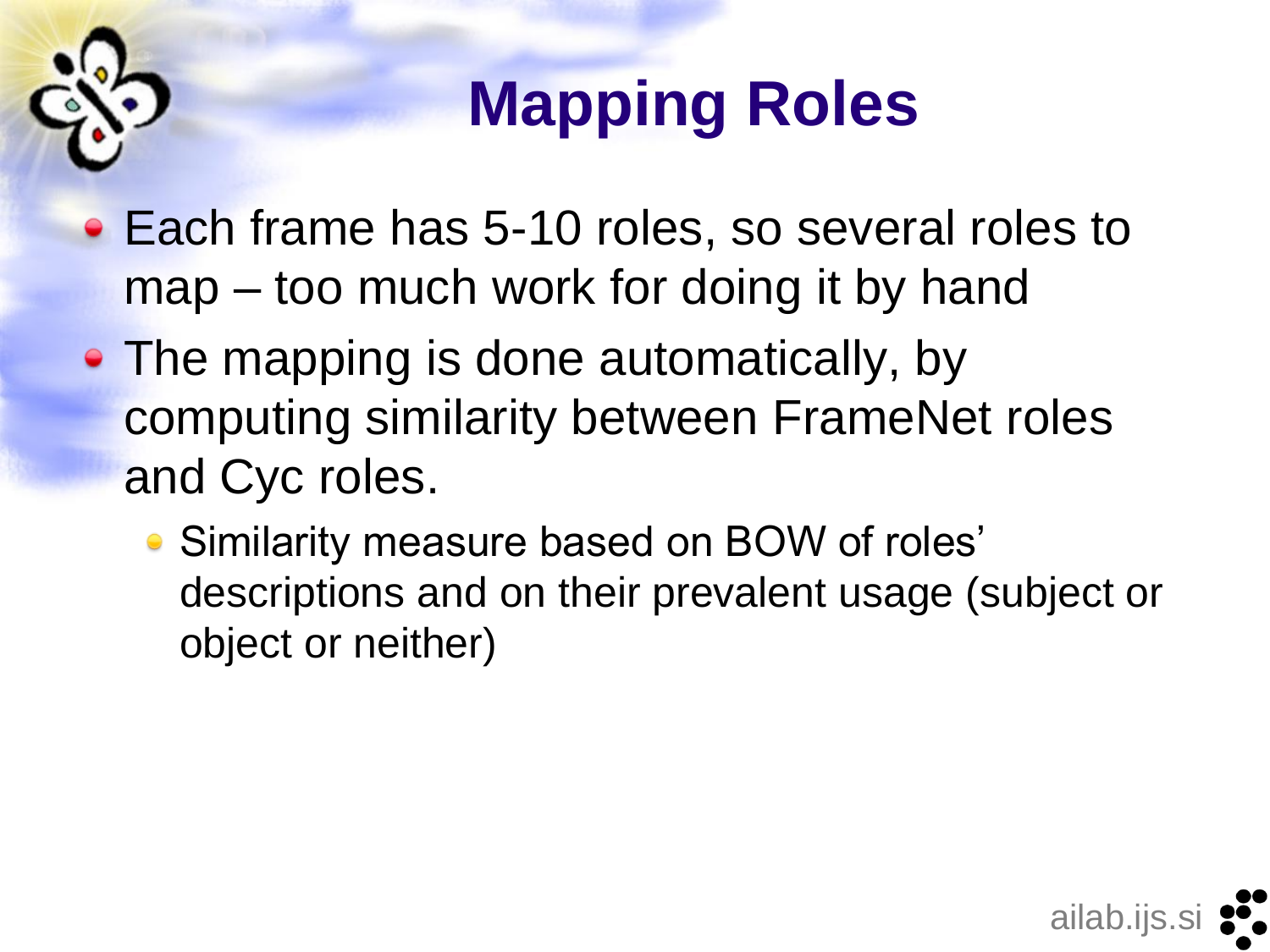

# **Mapping Role-Fillers**

ailab.ijs.si

- Essentially the Word Sense Disambiguation task
- Currently: a quick solution; a separate WSD module being prepared at the department
- Two-step approach:
	- Identify the head word of a role filler (hand written rules)
	- Use Cyc's NLP predicates to map it onto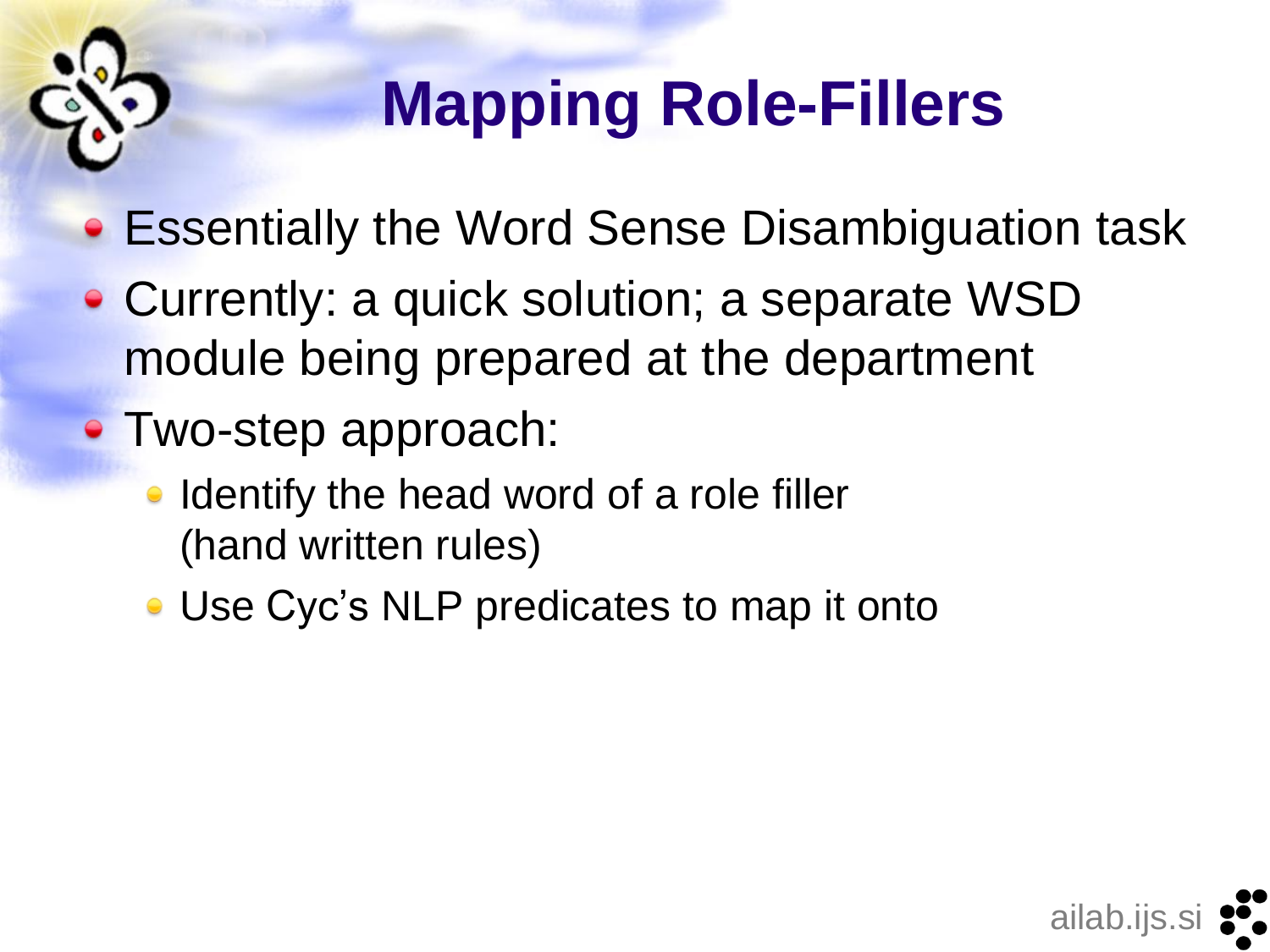

# **RESULTS**

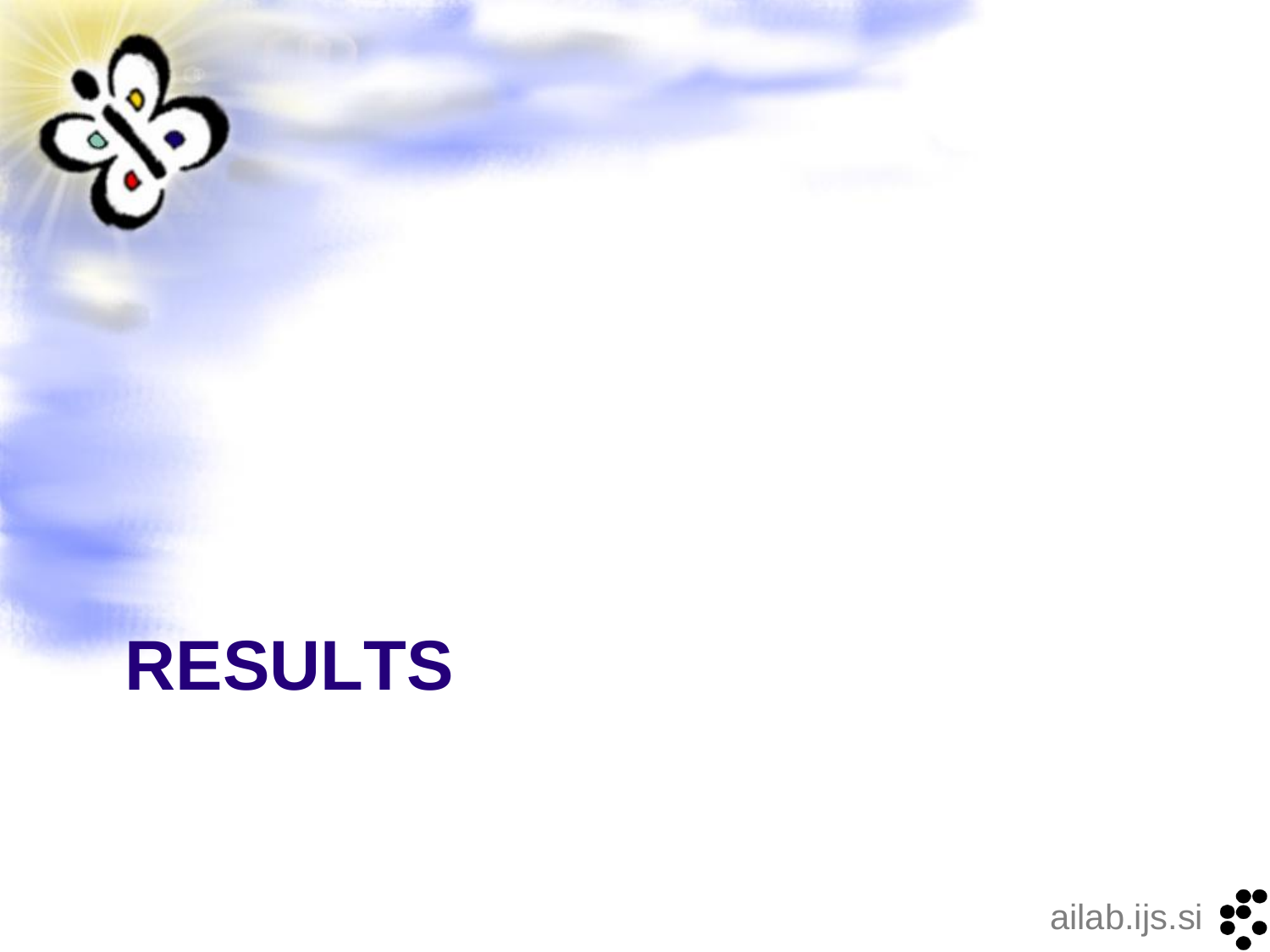

# **Results: the Numbers**

- Biggest issue: long pipeline. Accuracies (approximate):
	- Tree parsing: 90%
	- Semantic Role Labeling: 65%
	- FrameNet-Cyc Alignment: 45%
		- Cannot do better than 75% due to discrepancies between the two ontologies
	- Word Sense Disambiguation: 60%
		- Not counting personal pronouns (he, she, him, ...)

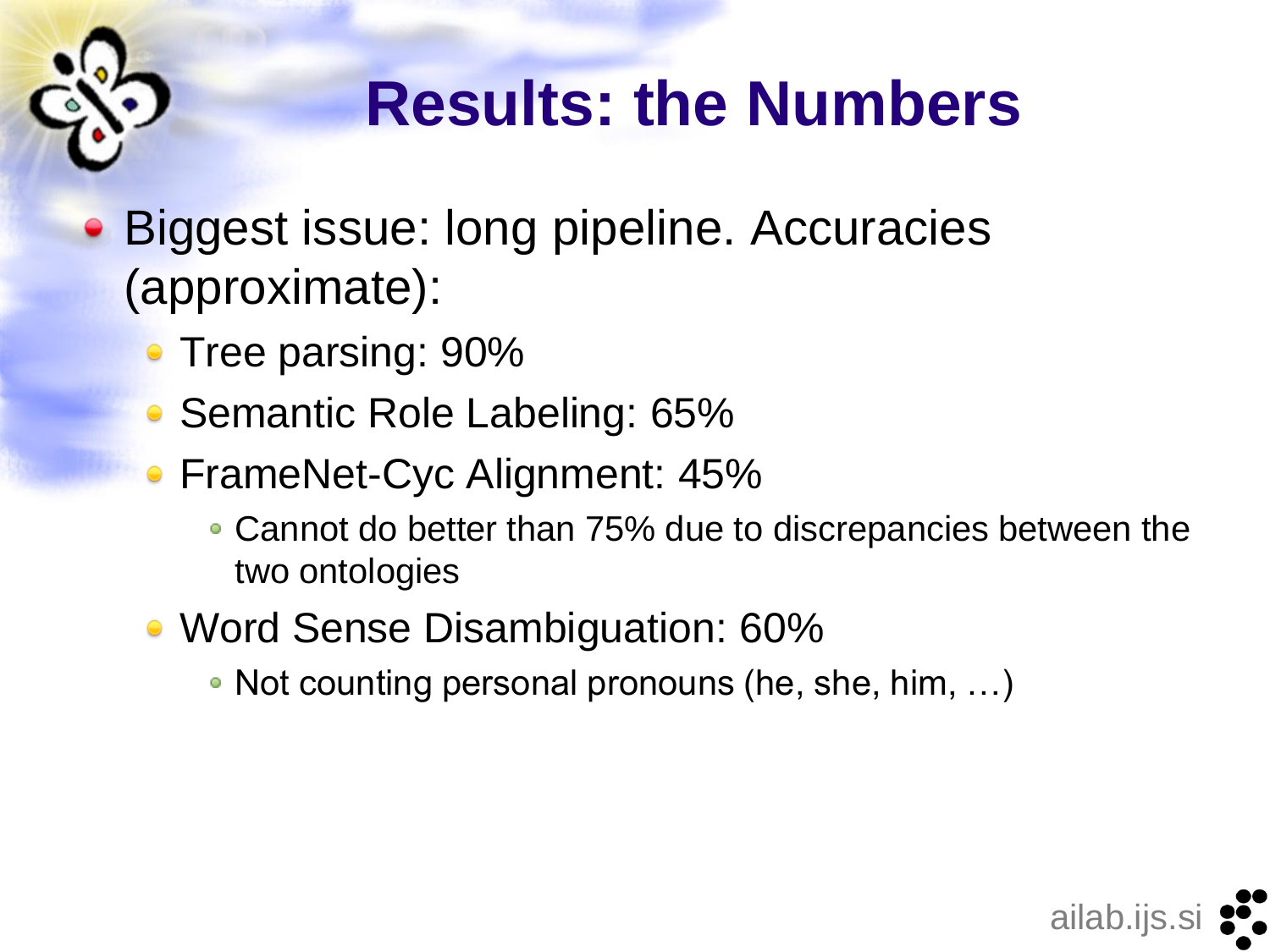# **Results: an Example**

To understand and appreciate the Bush administration's policy regarding Israeli Prime Minister Sharon's disengagement plan, we must briefly reexamine the record. For three and a half years now, the administration's attitude toward the Israeli-Palestinian conflict/peace process has been characterized by high rhetoric and little action.

#### **Facts from the first sentence:**

(#\$objectImproved #\$Comprehending\* #\$OrganizationPolicy\*) (#\$performedBy #\$Comprehending\* (ObjectDenotedByFn "we")) (#\$evaluationInput #\$Evaluating\* #\$OrganizationPolicy\*) (#\$performedBy #\$ExercisingAuthoritativeControlOverSomething\* (ObjectDenotedByFn "we")) (#\$performedBy #\$PurposefulAction\* (ObjectDenotedByFn "Sharon"))

#### **Facts from the second sentence:**

ailab.ijs.si (#\$eventOccursAt #\$DescribingSomething\* #\$Attitude\*) (#\$senderOfInfo #\$DescribingSomething\* #\$Action\*) (#\$performedBy #\$ExercisingAuthoritativeControlOverSomething\* (ObjectDenotedByFn "constitutes"))